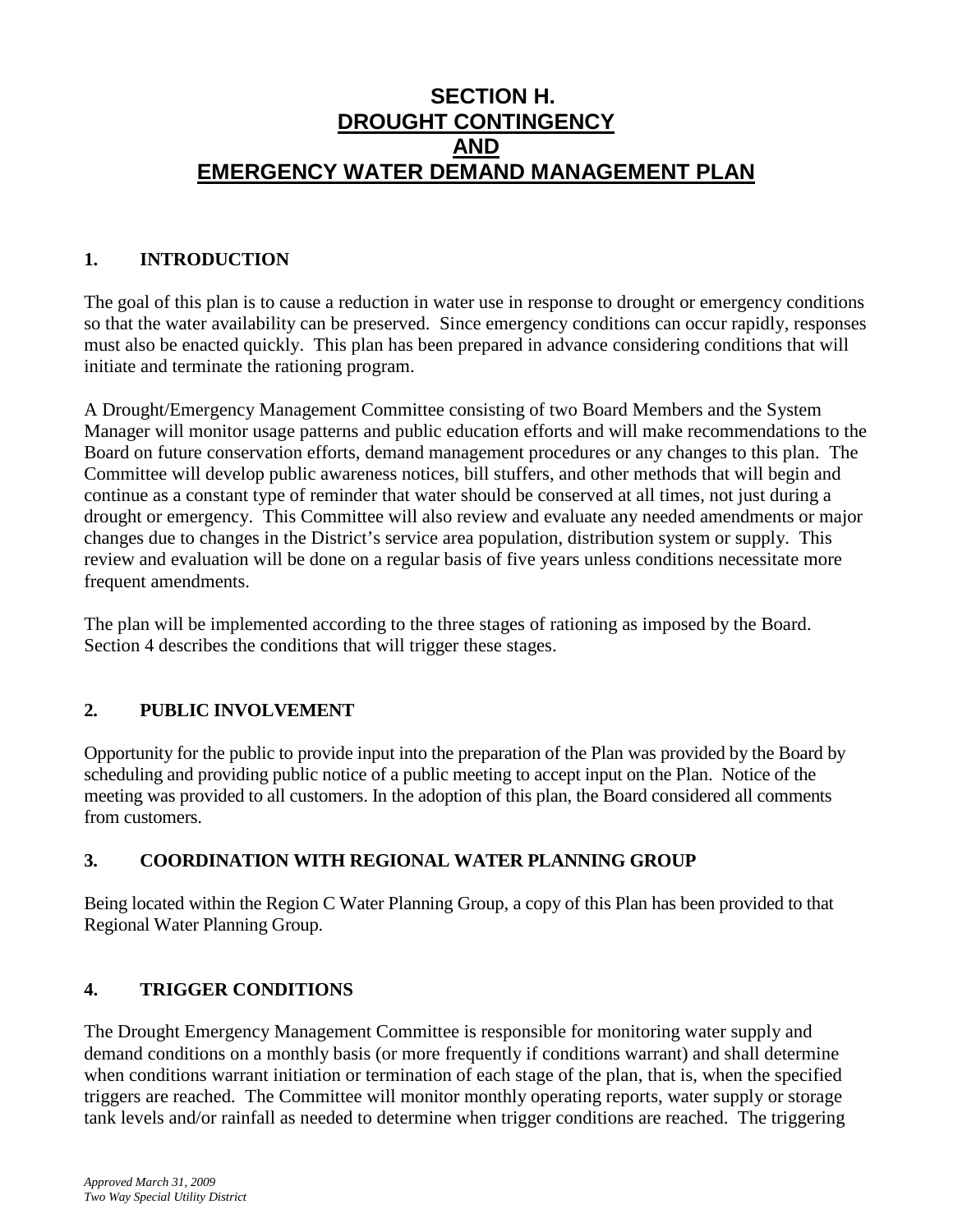conditions described below take into consideration: the vulnerability of the water source under drought of record conditions; the production, treatment and distribution capacities of the system, and member usage based upon historical patterns.

- **a. Stage I - Mild Condition:** Stage I water allocation measures may be implemented when one or more of the following conditions exist:
	- 1) Water consumption has reached 80 percent of daily maximum supply for three (3) consecutive days.
	- 2) Water supply is reduced to a level that is only 20 percent greater than the average consumption for the previous month.
	- 3) There is an extended period (at least eight (8) weeks) of low rainfall and daily use has risen 20 percent above the use for the same period during the previous year.
- **b. Stage II - Moderate Conditions:** Stage II water allocation measures may be implemented when one of the following conditions exist:
	- 1) Water consumption has reached 90 percent of the amount available for three consecutive days.
	- 2) The water level in any of the water storage tanks cannot be replenished for three (3) consecutive days. Example: The highest recorded water level drops five (5) feet or more for three (3) consecutive days.
- **c. Stage III - Severe Conditions:** Stage III water allocation measures may be implemented when one of the following five conditions exist:
	- 1) Failure of a major component of the system or an event which reduces the minimum residual pressure in the system below 20 psi for a period of 24 hours or longer.
	- 2) Water consumption of 95 percent or more of the maximum available for three (3) consecutive days.
	- 3) Water consumption of 100 percent of the maximum available and the water storage levels in the system drop during one 24-hour period.
	- 4) Natural or man-made contamination of the water supply source(s).
	- 5) The declaration of a state of disaster due to drought conditions in a county or counties served by the District.
	- 6) Reduction of wholesale water supply due to drought conditions.
	- 7) Other unforeseen events which could cause imminent health or safety risks to the public.

# **5. STAGE LEVELS OF WATER ALLOCATIONS**

The stage levels of water allocations are to be placed in effect by the triggers in Section 4. The System shall institute monitoring and enforce penalties for violations of the Drought Plan for each of the Stages listed below. The water allocation measures are summarized below.

# **a. Stage I - Mild Conditions**

- 1) Alternate day, time of day, or duration restrictions for outside water usage allowed. (System will notify Customers which restriction is in effect)
- 2) The system will reduce flushing operations.
- 3) Reduction of customers' water use will be encouraged through notices on bills or other method.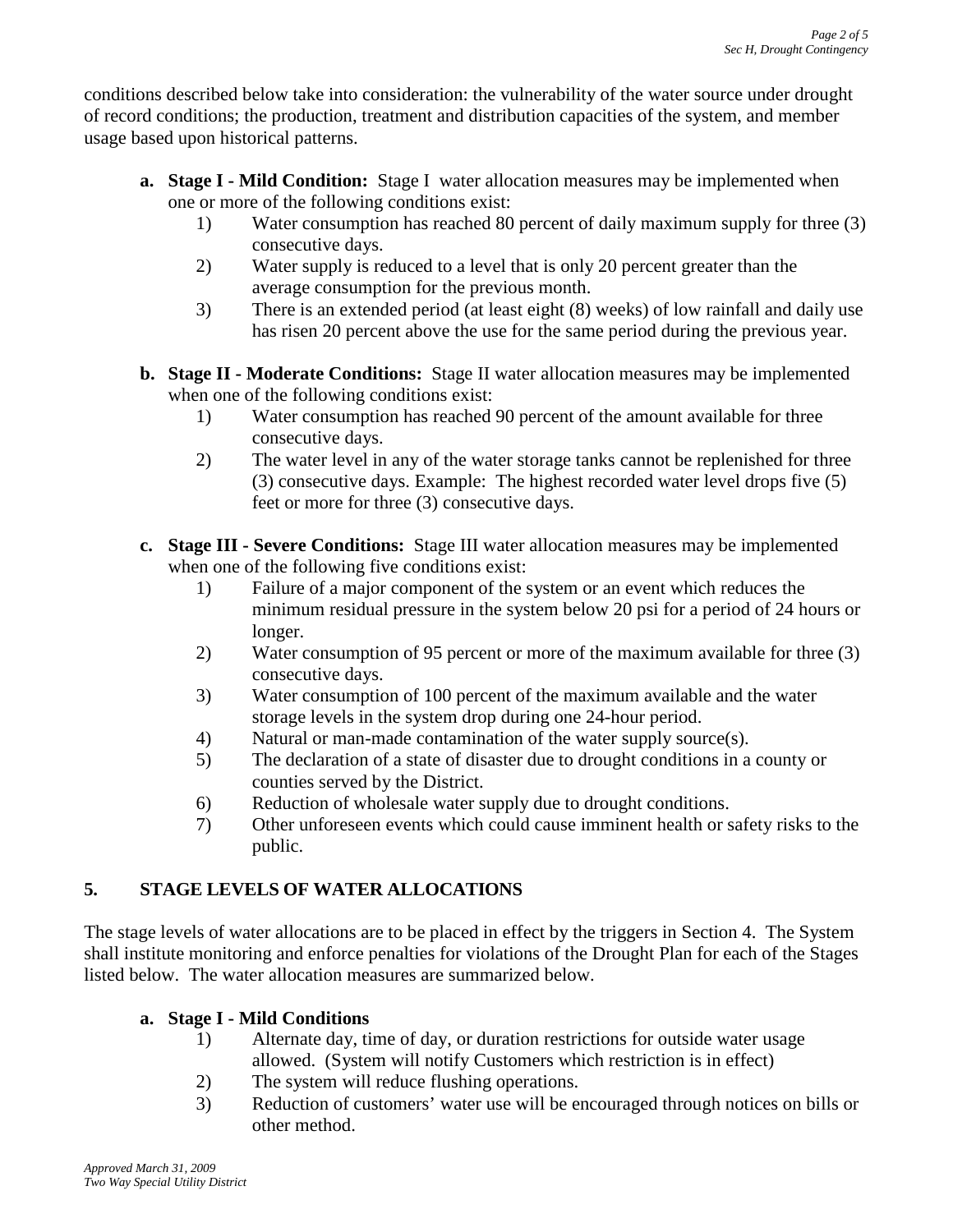#### **b. Stage II - Moderate Conditions**

- 1) All outside water use is prohibited, except for livestock.
- 2) Make public service announcements as conditions change via local media (TV, radio, newspapers, etc.).

### **c. Stage III - Severe Conditions**

- 1) All outside watering prohibited, except for livestock variances.
- 2) Water use will be restricted to a percentage of each member's prior month usage. This percentage may be adjusted as needed according to demand on the system. Notice of this amount will be sent to each customer.
- 3) District shall continue enforcement and educational efforts.

### **NOTE :**

- Refer to your water purchase contract for additional restrictions/requirements that may be imposed by stipulations from the wholesale supplier.
- There may be additional restrictions imposed by other Governmental Entities.
- Meters will be read as often as necessary to insure compliance with this program for the benefit of all the customers.

### **6. INITIATION AND TERMINATION PROCEDURES**

Once a trigger condition occurs, the District, or its designated responsible representative, shall, based on recommendation from the Chairperson of the Drought/Emergency Management Committee, decide if the appropriate stage of rationing shall be initiated. The initiation may be delayed if there is a reasonable possibility the water system performance will not be compromised by the condition. If water allocation is to be instituted, written notice to the customers shall be given.

Written notice of the proposed water allocation measure shall be mailed or delivered to each affected customer upon the initiation of each stage. In addition, upon adoption of Stage II or Stage III, a notice will be placed in a local newspaper or announced on a local radio or television station. The customer notice shall contain the following information:

- a. The date water allocation shall begin,
- b. The expected duration,
- c. The stage (level) of water allocations to be employed,
- d. Penalty for violations of the water allocation program, and
- e. Affected area or areas.

A sample Customer Notice of water allocation conditions is included in Miscellaneous Transaction Forms of this Service Policy.

If the water allocation program extends 30 days then the Chairperson of the Drought/Emergency Management Committee or manager shall present the reasons for the allocations at the next scheduled Board Meeting and shall request the concurrence of the Board to extend the allocation period.

When the trigger condition no longer exists then the responsible official may terminate the water allocations provided that such an action is based on sound judgment. Written notice of the end of allocations shall be given to customers. A water allocation period may not exceed 60 days without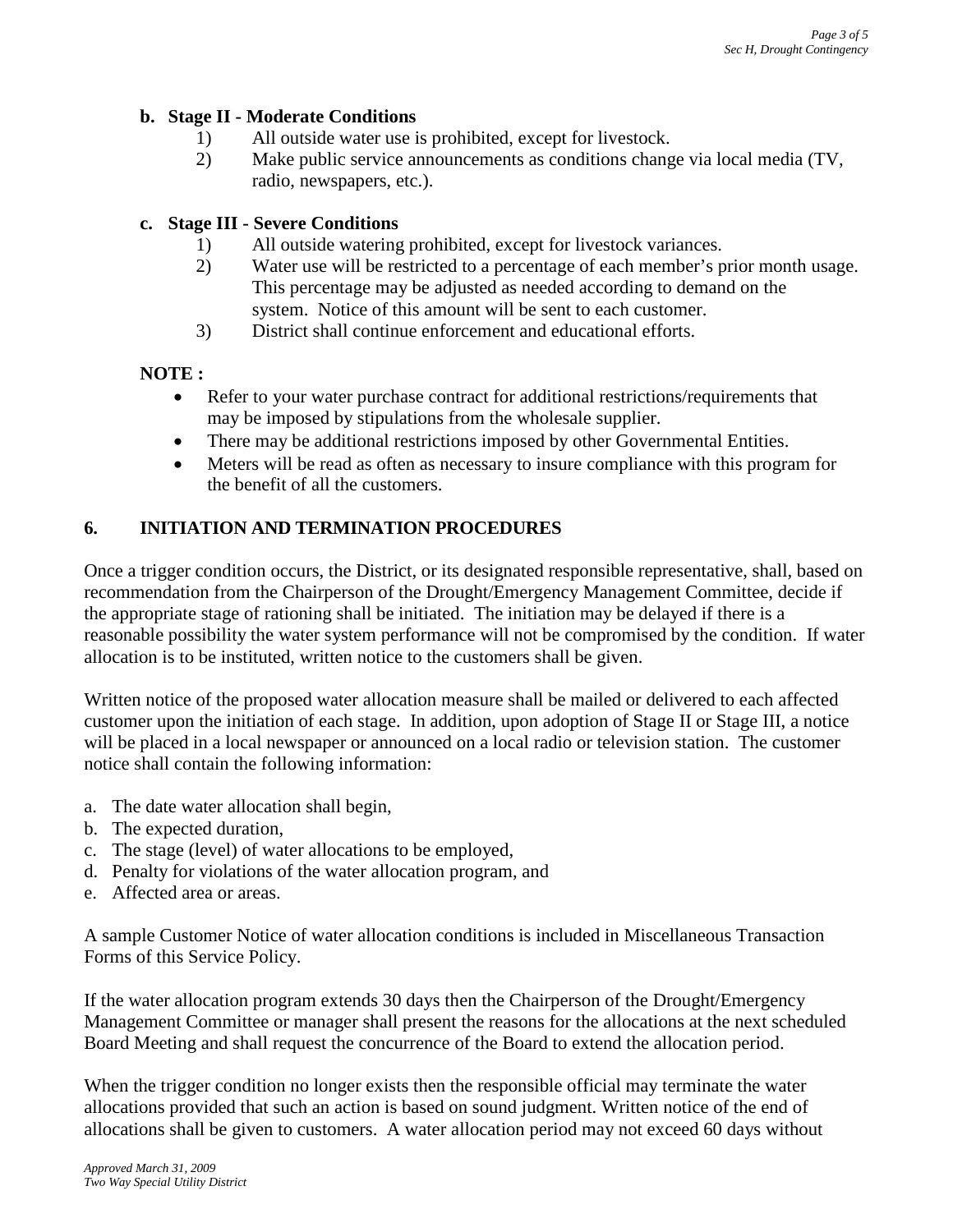extension by action of the Board.

### **7. PENALTIES FOR VIOLATIONS**

- **a.** First Violation The customer will be notified by a written notice of their specific violation and their need to comply with the service policies. The notice will also show the amount of penalty to be assessed for continued violations.
- **b. Second Violation** The District may install a flow restricting device in the customer's service line to limit the amount of water that will pass through the meter in a 24 hour period. The cost of this shall be the actual cost to do the work and shall be paid by the customer. For this violation the District may impose a fine or monetary penalty of up to \$90.00.
- **c. Subsequent Violations** The District may terminate service for up to 7 days and charge for the service call to restore service. In addition to the disconnection service the district may charge a fine or monetary penalty before service will be restored and a service trip charge. All fines and charges shall be paid in full prior to restoration of service.

#### **These provisions apply to all customers of the District.**

#### **8. EXEMPTIONS OR WAIVERS**

The Drought/Emergency Management Committee may, in writing, grant temporary variance for existing water uses otherwise prohibited under this Plan if it is determined that failure to grant such variance would cause an emergency condition adversely affecting the health or sanitation for the public or the person requesting such variance and if one or more of the following conditions are met:

- **a.** Compliance with this Plan cannot be technically accomplished during the duration of the water supply shortage or other condition for which the Plan is in effect.
- **b.** Alternative methods can be implemented which will achieve the same level of reduction in water use.

Persons requesting an exemption from the provisions of this Ordinance shall file a petition for variance with the Drought/Emergency Management Committee within 5 days after the Plan or a particular drought response stage has been invoked or after a condition justifying the variance first occurs. All petitions for variances shall be reviewed by the Committee and shall include the following:

- Name and address of the petitioner(s).
- Purpose of water use.
- Specific provision(s) of the Plan from which the petitioner is requesting relief.
- Detailed statement as to how the specific provision of the Plan adversely affects the petitioner or what damage or harm will occur to the petitioner or others if petitioner complies with this Plan.
- Description of the relief requested.
- Period of time for which the variance is sought.
- Alternative water use restrictions or other measures the petitioner is taking or proposes to take to meet the intent of this Plan and the compliance date.
- Other pertinent information, as requested by the Committee.

Variances granted by the Committee shall be subject to the following conditions, unless specifically waived or modified by the Committee or Board of Directors: